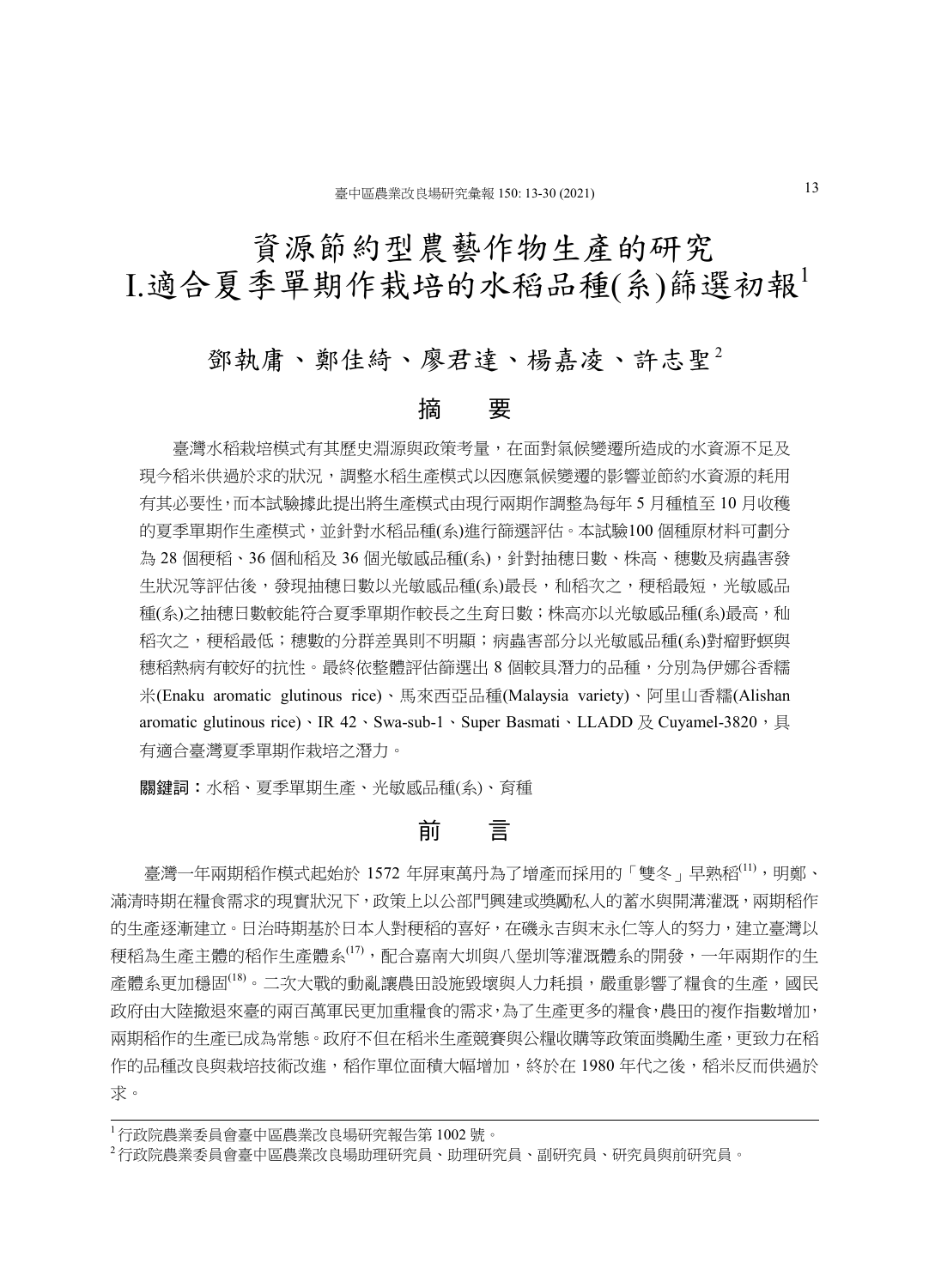臺灣一年兩期稻作的生產模式除了可提高農田的複作指數來增加稻作的產量外,也利用水稻不 同生育期間的生長習性避開了臺灣 1-2月的寒害、5-6 月的梅雨與 7-10月的颱風危害,水稻的育種 也因為連續兩期作的環境差異增進了品種對逆境的抗性(3)。雖然一年兩期作對稻作生產有很好的助 益,但也耗費相當多的水資源。臺灣降水來源為 3-4月的春雨鋒面、5-6月的梅雨鋒面與 7-10 月的 颱風(7),通常第一期稻作的用水需仰賴前一年 7 月之後的降雨或颱風帶來埤、潭、湖泊或水庫等的 蓄水,隨著人口的增加與機電工業的發展,民生與工業用水激增,若因降水不足導致總水量供給不 及,勢必壓縮或停止了農業的供水,2014 年與 2020 年桃竹苗地區的停供灌溉都是因此而起。未來 氣候變遷的影響及劇烈天氣變化所導致乾濕季差異將越趨明顯,如何有效的節約稻作生產用水成為 水稻生產所必須面對的課題。

水稻生長期間的需水量遠大於其他作物,生產 1 kg 的稻米所需的水量高達 3,000-5,000 L<sup>(23)</sup>, 臺灣的統計顯示在本田自插秧至收穫需水量第一期作約 1,100 mm,第二期作約 980 mm<sup>(4)</sup>,長久下 來將嚴重影響臺灣水資源的應用。若能將水稻的生產模式由一年兩期作的生產調整為單一個期作 (夏季單期作),在降水豐沛的 5-6月梅雨期間進行插秧,並預期在颱風侵襲機率逐漸降低的 10 月間 收穫,收穫後至隔年 4 月期間提供小麥等雜糧作物生產,不但能大幅度的減少種稻的水資源供應壓 力,更能改善小麥等雜糧作物被限縮在冬裡作氣候不佳的環境下生產,也有降低水稻生產過剩壓力 的效益。但此等栽培模式在臺灣一年兩期稻作體系建立以來並未採用,在品種的需求條件及現有國 內外品種的適合性都需要進一步評估,因此本試驗以抽穗期為基準篩檢國內外共 100 個品種(系), 並配合病蟲害等性狀進行初步篩選,期望能初步獲得適合夏季單期作栽培的品種(系)。

# 材料與方法

#### 一、參試品種(系)的抽穗日數調查

本試驗選擇 80個國內外水稻種原,並參考 2014 年栽培面積較廣的品種,加入我國育成的 20 個品種(系)共計 100 個種原材料,試驗材料依其光敏感性、農藝特性及來源可劃分為 28 個稉稻 (Japonica)、36 個和稻(Indica)及 36 個光敏感品種(系)(photoperiod-sensitive variety (line))(表一),光 敏感性依據品種(系)歷史資料(於不同光週期環境下栽培之表現)並參考 Vergara 與 Chang 之分類 <sup>33</sup>, 將在不同光週期環境下抽穗日數有明顯變化的品種(系)歸類為光敏感品種(系)。試驗於 2015 年 5 月 29日插秧,夏季單期作生育期間之日照時數及日均溫如圖一,生育期間平均日長約為13.1小時,累 積日照時數約為2,566小時,日照時數可見其於生育期間逐步下降,而生育期間平均氣溫約為 27.86°C, 日均溫於7月達到高峰後逐步下降,而此次試驗亦未發現品種(系)有超過臨界光週期(critical photoperiod)而無法抽穗的狀況;試驗設計採簡方設計、單本植及兩重複,行株距為 30×20 cm,考 量栽培期間的降水量所帶來的作物生長,試驗期間減少施肥(依作物生長狀況總計施用 86 kg-N/ha) 與灌水。調查各品種(系)之抽穗日數,抽穗日數調查方法為記錄每小區 50%植株達抽穗之日期,再 換算由插秧到抽穗期的日數為抽穗日數(days to heading, DTH)。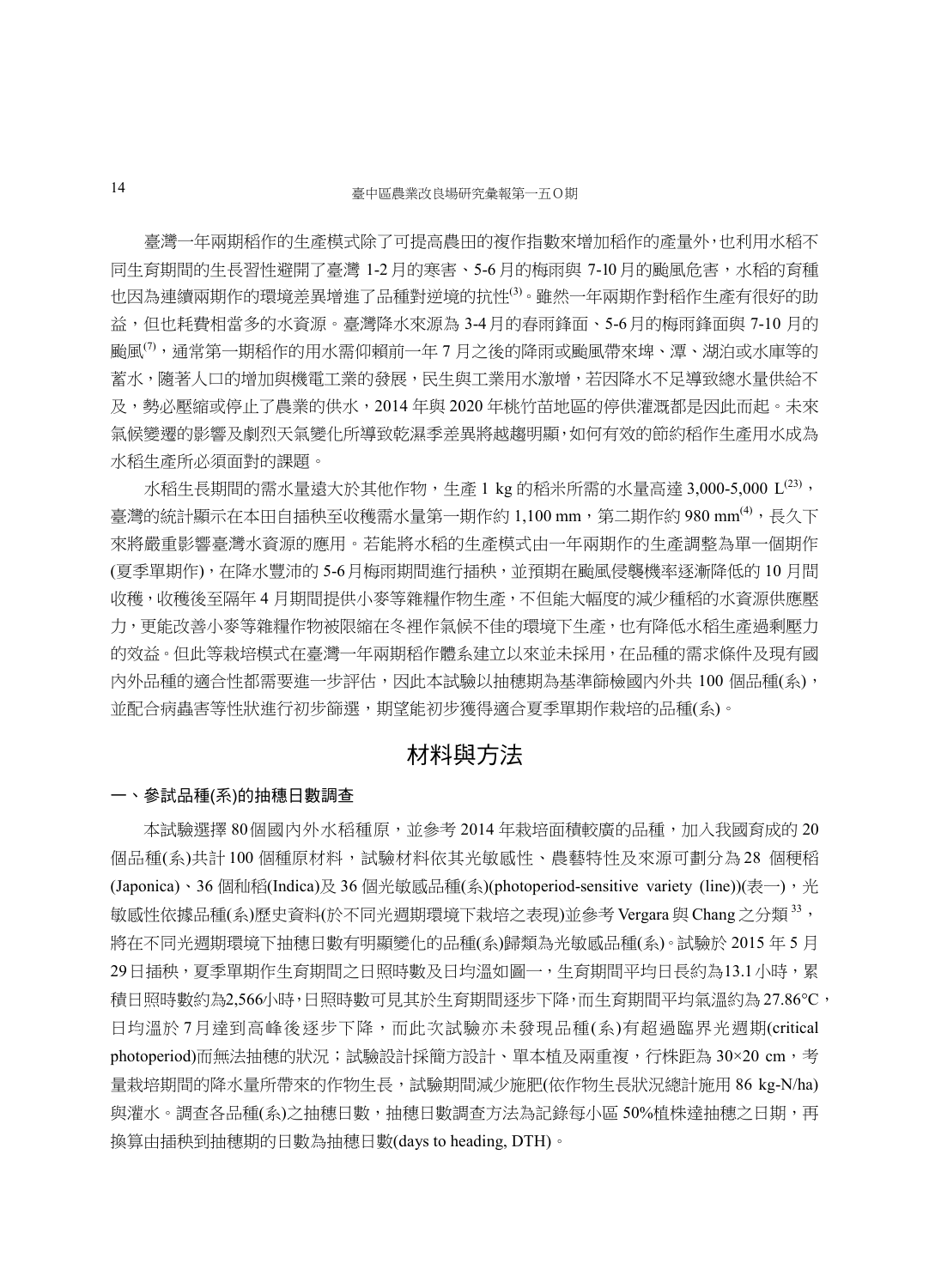## 表一、參試品種(系)材料表

Table 1. Information of investigated varieties (lines)

| No.            | Variety $(Line)^y$                | Type <sup>w</sup> | Origin<br>(area) | No. | Variety(Line)                      | Type            | Origin<br>(area) |
|----------------|-----------------------------------|-------------------|------------------|-----|------------------------------------|-----------------|------------------|
| 1              | San-pei                           | Indica            | Taiwan           | 25  | Tai-kang 2                         | Japonica        | Taiwan           |
| $\overline{c}$ | Pai-tu-yin                        | <b>PSV</b>        | Taiwan           | 26  | Tai-kang 9                         | Japonica Taiwan |                  |
| 3              | Wan-tzu-yuan-li                   | <b>PSV</b>        | Taiwan           | 27  | Tai-kang 16                        | Japonica        | Taiwan           |
| $\overline{4}$ | Ti-chueh-ko-tzu                   | Indica            | Taiwan           | 28  | Tai-kang 8                         | Japonica Taiwan |                  |
| 5              | Ta-ko-tzu                         | Indica            | Taiwan           | 29  | Taitung 30                         | Japonica        | Taiwan           |
|                |                                   |                   |                  | 30  | Tai-kang glutinous 3               | Japonica Taiwan |                  |
| 6              | Hung-chueh-ching-liu              | Indica            | Taiwan           | 31  | Taitung 33                         | Japonica        | Taiwan           |
| 7              | Niao-yao                          | Indica            | Taiwan           | 32  | Tainung 71                         | Japonica Taiwan |                  |
| $\,$ $\,$      | Ching-ch'ung                      | Indica            | Taiwan           | 33  | Taoyuan 3                          | Japonica        | Taiwan           |
| 9              | Chung-so-ch'i                     | <b>PSV</b>        | Taiwan           | 34  | Kaohsiung 145                      | Japonica Taiwan |                  |
| 10             | Man-tzu                           | <b>PSV</b>        | Taiwan           | 35  | Taichung 194                       | Japonica Taiwan |                  |
|                |                                   |                   |                  | 36  | Taichung glutinous 196             | Japonica Taiwan |                  |
| 11             | Pai-k'o-man-tzu                   | <b>PSV</b>        | Taiwan           | 37  | Hoshiyutaka                        | Japonica Japan  |                  |
| 12             | Fan-mai-hua                       | <b>PSV</b>        | Taiwan           | 38  | M 401                              | Japonica USA    |                  |
| 13             | Tung-shan-pai-mi-chin             | <b>PSV</b>        | Taiwan           | 39  | Vietnam 237                        | Indica          | Japan            |
|                | -hou                              |                   |                  | 40  | Mochidauara                        | Japonica Japan  |                  |
| 14             | T'ai-pei-shuang-chiang            | <b>PSV</b>        | Taiwan           | 41  | Chad K-196                         | Indica          | Africa           |
| 15             | T'ai-chung-chi-chi-ao-<br>kao-wan | <b>PSV</b>        | Taiwan           | 42  | <b>FKR 47</b>                      | Indica          | Africa           |
| 16             | Chu-pien                          | Indica            | Taiwan           | 43  | Kwangfu aromatic<br>glutinous rice | Indica          | Taiwan           |
| 17             | Taichung native 1                 | Indica            | Taiwan           | 44  | FKR45                              | Indica          | Africa           |
| 18             | Taichung sen 10                   | Indica            | Taiwan           | 45  | FKR43                              | Indica          | Africa           |
| 19             | Taichung sen 17                   | Indica            | Taiwan           | 46  | Alishan aromatic                   | <b>PSV</b>      | Taiwan           |
| 20             | Taichung sen lutinous 2           | Indica            | Taiwan           |     | glutinous rice                     |                 |                  |
| 21             | Tainan 11                         | Japonica          | Taiwan           | 47  | Enaku aromatic<br>glutinous rice   | <b>PSV</b>      | Taiwan           |
| 22             | Tai-kang 14                       | Japonica          | Taiwan           | 48  | <b>IR42</b>                        | <b>PSV</b>      | Philippines      |
| 23             | Taichung 192                      | Japonica          | Taiwan           | 49  | Malaysia variety                   | <b>PSV</b>      | Malaysia         |
| 24             | Kaohsiung 139                     | Japonica Taiwan   |                  | 50  | <b>FKR 19</b>                      | Indica          | Africa           |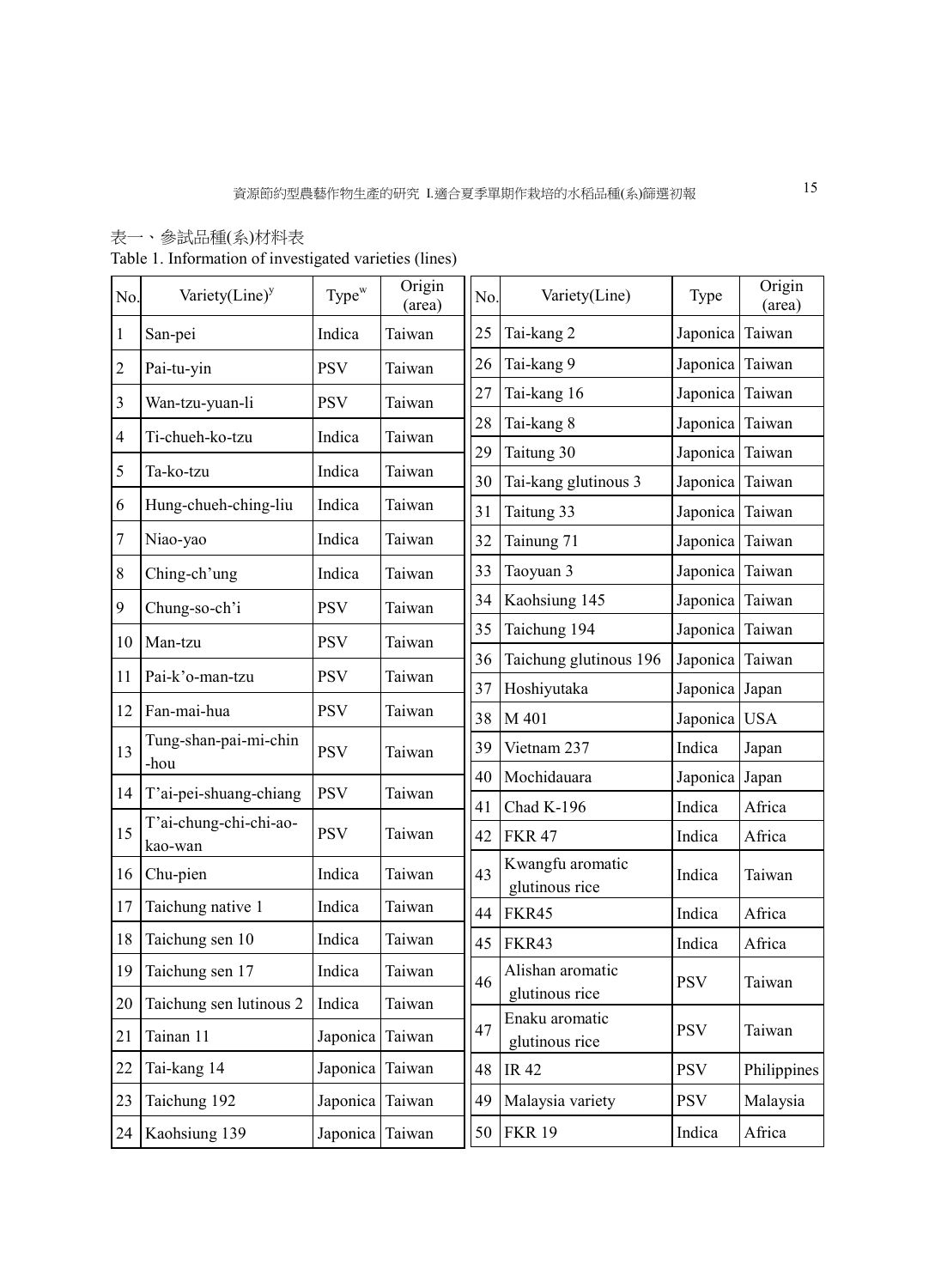| No. | Variety(Line)      | Type       | Origin<br>(area) | No. | Variety(Line)         | Type              | Origin<br>(area) |
|-----|--------------------|------------|------------------|-----|-----------------------|-------------------|------------------|
| 51  | Me Hang            | Indica     | <b>IRRI</b>      | 76  | Tulsimanari 6-4       | <b>PSV</b>        | India            |
| 52  | TH                 | Indica     | Unknown          | 77  | Swa-sub-1             | <b>PSV</b>        | Philippines      |
| 53  | K-17032            | Indica     | Thailand         | 78  | PsBRc 20              | Indica            | Philippines      |
| 54  | <b>MGG</b>         | Indica     | Caribbean        | 79  | Super Basmati         | <b>PSV</b>        | India            |
| 55  | Beta               | Indica     | Caribbean        | 80  | Basmati 370           | Japonica India    |                  |
| 56  | Schella            | Indica     | Caribbean        | 81  | Basmati 385           | <b>PSV</b>        | India            |
| 57  | Doddabyranella     | <b>PSV</b> | India            | 82  | Basmati T3            | Japonica India    |                  |
| 58  | R.T.S. 24          | <b>PSV</b> | Vietnam          | 83  | Pakistan Basmati      | Japonica Pakistan |                  |
| 59  | Binalasang         | <b>PSV</b> | Philippines      | 84  | Azucelna              | Indica            | Philippines      |
| 60  | Corasisi           | <b>PSV</b> | Philippines      | 85  | <b>LLADD</b>          | Indica            | Philippines      |
| 61  | MacanBinundoh      | <b>PSV</b> | Philippines      | 86  | Cuyamel-3820          | Indica            | Mexico           |
| 62  | Olay AYAN          | <b>PSV</b> | Unknown          | 87  | Cisedane              | Indica            | Indonisa         |
| 63  | Panesopec          | <b>PSV</b> | Philippines      | 88  | Ai-Zi-Dao             | Indica            | China            |
| 64  | Badshabhag         | <b>PSV</b> | Pakistan         | 89  | Houei Deng            | Indica            | Laos             |
| 65  | I Tam Lun          | <b>PSV</b> | Vietnam          | 90  | IR70196-33-1-B-B-B    | Indica            | Thailand         |
| 66  | Ramilon            | <b>PSV</b> | Philippines      | 91  | Jinya-31              | Indica            | China            |
| 67  | Raminad str. 3     | <b>PSV</b> | Philippines      | 92  | Q <sub>5</sub>        | Indica            | Vietnam          |
| 68  | Pusa 44            | Indica     | Philippines      | 93  | Khakomduol            | <b>PSV</b>        | Vietnam          |
| 69  | KDML-105           | <b>PSV</b> | Thailand         | 94  | Chu-kang-yu 12591     | Japonica          | Taiwan           |
| 70  | Milagroso          | <b>PSV</b> | Philippines      | 95  | Chu-kang-yu 12593     | Japonica          | Taiwan           |
| 71  | Badshakhog         | <b>PSV</b> | Pakistan         | 96  | Chu-kang-yu 12772     | Japonica          | Taiwan           |
| 72  | Prenifull          | <b>PSV</b> | Pakistan         | 97  | Sahel 201             | Indica            | Senegal          |
| 73  | Badshabbag-Seented | <b>PSV</b> | China            | 98  | Chu-kang-yu 12387     | Japonica          | Taiwan           |
| 74  | Chinikanai         | <b>PSV</b> | Pakistan         | 99  | Chu-kang-yu 12397     | Japonica Taiwan   |                  |
| 75  | Tulsinaniar 14-2   | <b>PSV</b> | India            |     | 100 Chu-kang-yu 12398 | Japonica Taiwan   |                  |

<sup>y</sup>The English name of Taiwan native varieties are followed by 'A monograph of rice varieties preserved by Taiwan Agricultural Research Institute'(1964).

<sup>w</sup>PSV: Photoperiod-sensitive variety (line).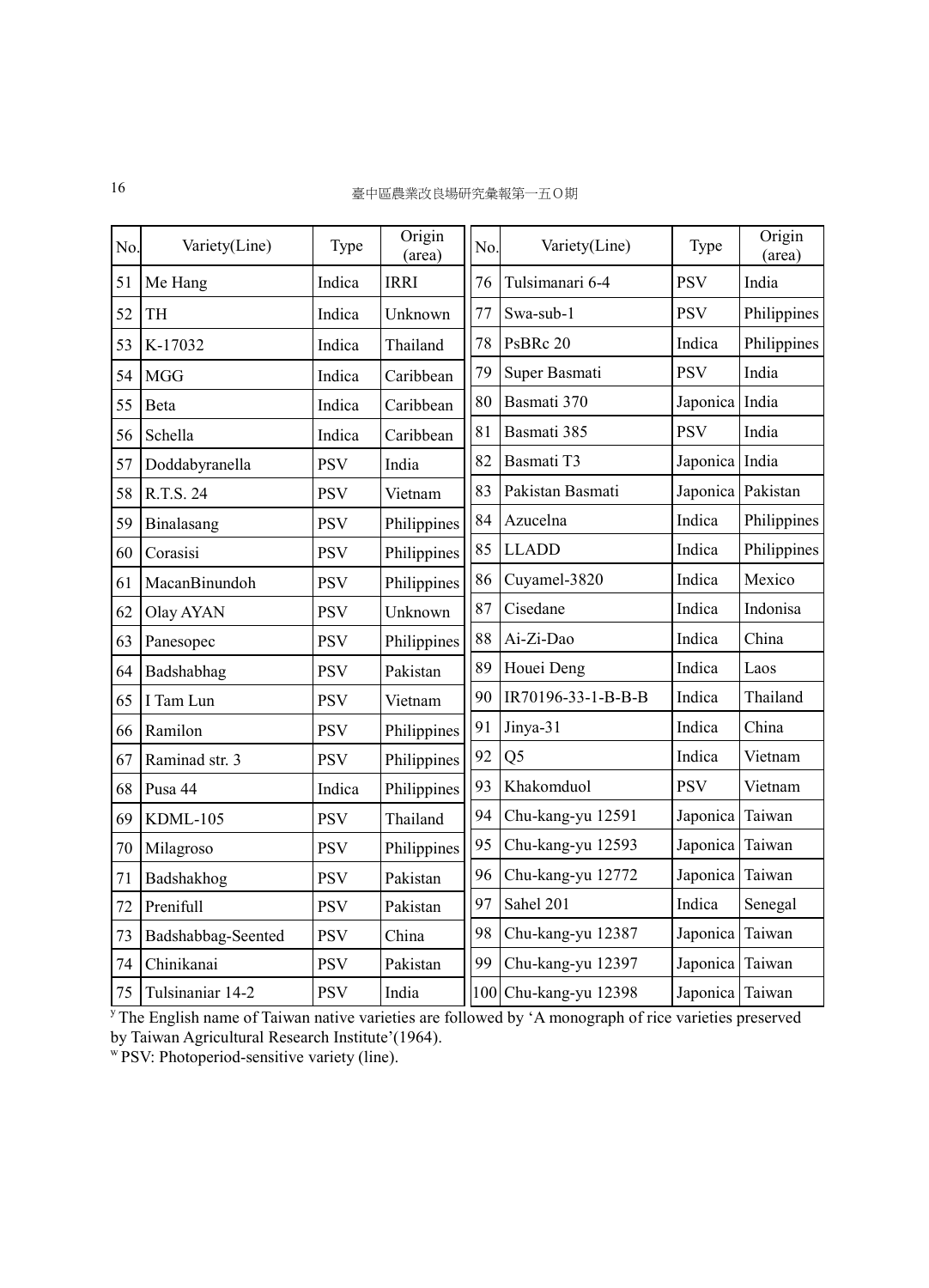

圖一、參試品種(系)在生育期間之(A)日照時數及(B)日均溫。紅虛線表插秧日期,藍色實線及灰色 範圍表區域性加權迴歸(LOESS)預測數值及其信賴區間。

Fig. 1. (A) Insolation duration and (B) average temperature per day during the growth duration. Red dashed lines indicate sowing date and blue lines with grey zone indicate values and their confidence interval calculated by locally weighted scatterplot smoothing (LOESS).

#### 二、參試品種(系)的農藝性狀調查

於植株黃熟期調查株高與穗數,調查方式以每小區調查 10 株,去除最高與最低值各 2 株,取 6 株植株進行分析。試驗原本規劃在收穫後進行產量構成要素調查,惟原始試驗設計以不影響遮光 的露天與不搭防鳥網方式進行試驗,但早抽穗種原在 8 月抽穗後就引來麻雀等鳥類啄食,不得以搭 上防鳥網才得以保住晚抽穗種原,惟產量構成要素調查因受鳥害導致穗部性狀不完全而無法進行調 查分析,最終僅進行株高與穗數兩個性狀的分析。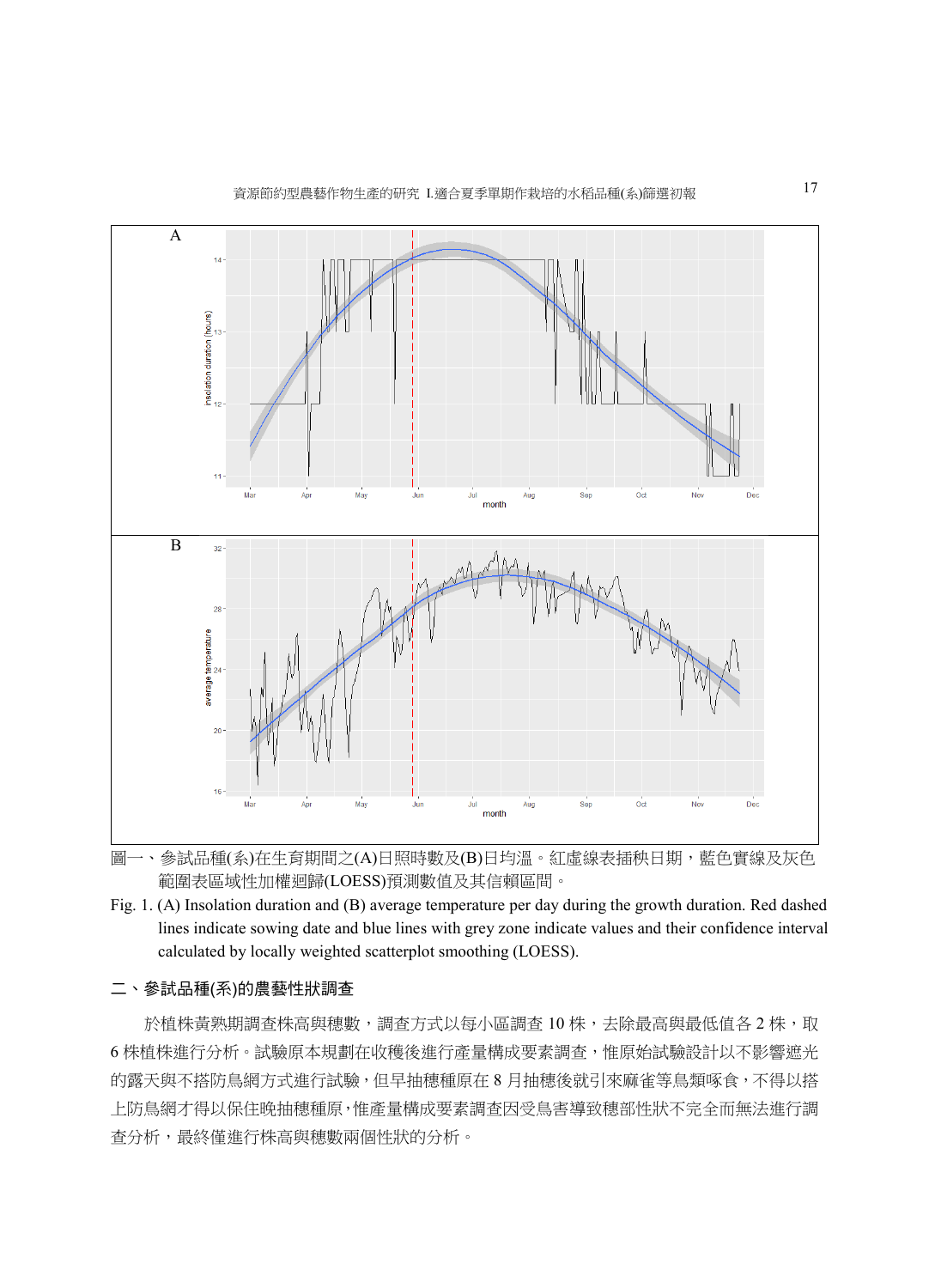#### 三、參試品種(系)的病蟲害發生調查

 參試品種(系)的病蟲害發生調查分別於 2015 年 7 月 10 日(抽穗前)及 8 月 25 日(抽穗後)進行。 原先試驗規劃本應在不施藥下進行,惟在 7 月田間螟蟲危害嚴重,為避免試驗無法進行,8 月初施 用 2.8%賽洛寧乳劑(稀釋 2,000 倍)與 50%撲滅松乳劑(稀釋 1,000 倍)進行蟲害防治。莖螟蟲危害情 形於抽穗前調查每叢枯心數及分蘗數,並換算為枯心率,抽穗後調查每叢白穗數及總穗數,並換算 為白穗率;瘤野螟調查抽穗前與抽穗後每叢捲葉數及葉片數,並換算為捲葉率;稻熱病調查抽穗前 之葉稻熱病之葉片罹病面積率,穗稻熱病調查抽穗後之罹病穗數與總穗數,並換算為罹病穗率;白 葉枯病調查抽穗前與抽穗後之葉片罹病面積率;紋枯病調查抽穗前與抽穗後之病斑罹病高度。

#### 四、參試品種(系)的目測評估(visual score)調查

 本項調查以 3 位育種人員依各試驗材料成熟期間在試驗田區以生育日數、株型、產量、倒伏性 與整體評估等五項特性進行目測評估,評估等級以 1、3、5 與 7 分別代表佳(Better)、可(Good)、平 (Ordinary)與劣(Poor)四等級,3 位育種人員以共識決方式進行每一小區調查評估。本試驗目的為初 步篩選符合 5-6 月插秧,並在 10 月間收穫的品種(系),因此生育日數的評估以越接近 10 月收穫的 品種(系)最佳;株型的評估傾向以改良品種(improved variety)具有的半矮性株型為最佳;產量以目 測產量越高者越佳;倒伏性以成熟期的植株抗倒伏與莖桿具強韌度為佳;整體評估則以生育日數為 重點,再配合其他項目做出評分。

#### 五、統計分析

 上述試驗調查結果,以統計軟體 R 進行敘述統計及作圖,並利用變方分析(analysis of variance) 比較變數(variable)與各因子(factor)是否有顯著效應,再針對顯著的變數利用 Tukey HSD test 法進行 因子間多重比較,呈現各因子之差異。

### 結 果

#### 一、參試品種(系)的抽穗日數分析

(一)參試品種(系)的抽穗日數表現

參試品種(系)在夏季單期作的抽穗日數分布如圖二,依試驗設定在 5 月種植並在 10 月收穫 之栽培期,適宜此模式之抽穗日數落在 115-125 天之間。在 100 個品種(系)中,僅 19 個品種(系) 符合設定條件,包含 12 個光敏感品種(系)(編號 3、9、11、12、14、15、46、47、48、49、57 及 77)及 7 個秈稻(編號 1、5、7、16、68、85 及 86),但未包含稉稻,抽穗日數少於 85 天的品種 (系)共47個(介於66-85天),近半數品種(系)都落在此區間,而國內育成品種(系)也都位在此區間; 抽穗日數大於125天的品種(系)有23個(介於125-149天),此部分的品種(系)都屬光敏感品種(系)。 比較不同類型品種(系)的抽穗日數分布,可以發現光敏感品種(系)抽穗日數顯著高於秈稻,秈稻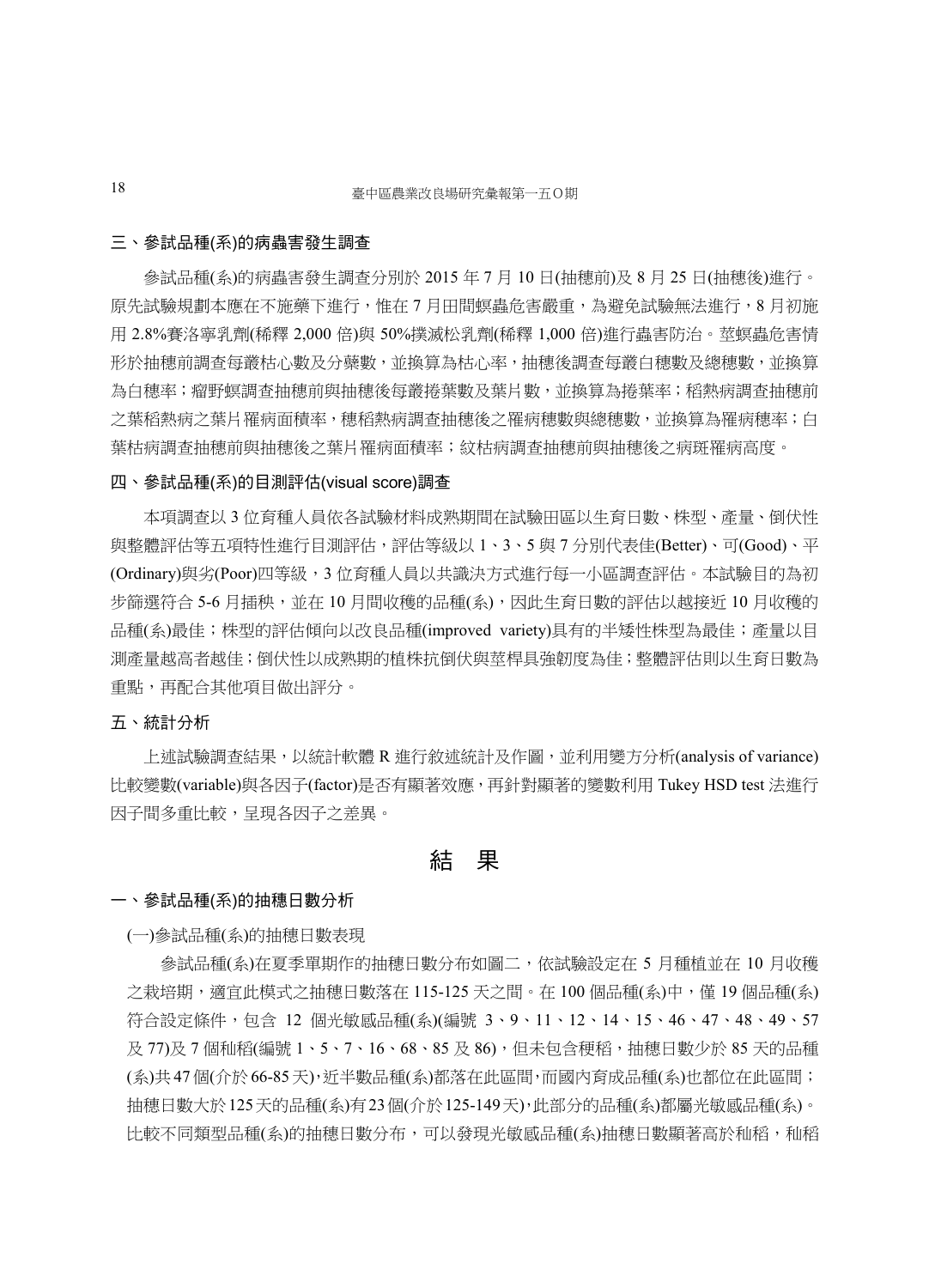又顯著高於稉稻(表二),各類型品種(系)抽穗日數的變異以秈稻與光敏感品種(系)較大,而稉稻最 小。

整體而言,在夏季單期作的栽培環境下,大多數品種(系)抽穗日數都過短,不符合目標設定 的日數,而現行國內品種(系)亦沒有符合目標的品種(系),沒辦法將現行國內品種(系)直接應用於 夏季單期作生產栽培,顯示本試驗篩選適當品種(系)作為後續育種利用的必要性,需要篩選相關 種原作為後續栽培的對照及雜交育種材料。





(二)參試品種(系)的抽穗日數與歷年二期作抽穗日數分析

將參試品種(系)於夏季單期作栽培之抽穗日數與第二期作栽培(second crop season)之歷史數 據進行比較(圖三), 橫軸為夏季單期作之抽穗日數,縱軸為第二期作之歷史抽穗日數,虛線為兩 期作抽穗日數相等線,大部分的稉稻都相當接近此線,顯示稉稻在夏季單期作環境的抽穗日數與 第二期作並沒有太大差異,其表現是屬於比較鈍感的;秈稻在不同環境下的抽穗日數表現則較敏 感,可見秈稻部分品種(系)遠離日數相等線,在夏季單期作之抽穗日數高於第二期作;而光敏感 品種(系)在兩不同栽培環境下有最大的變化,其皆偏離日數相等線,表示在夏季單期作抽穗日數 都高於第二期作,其表現是最為敏感的。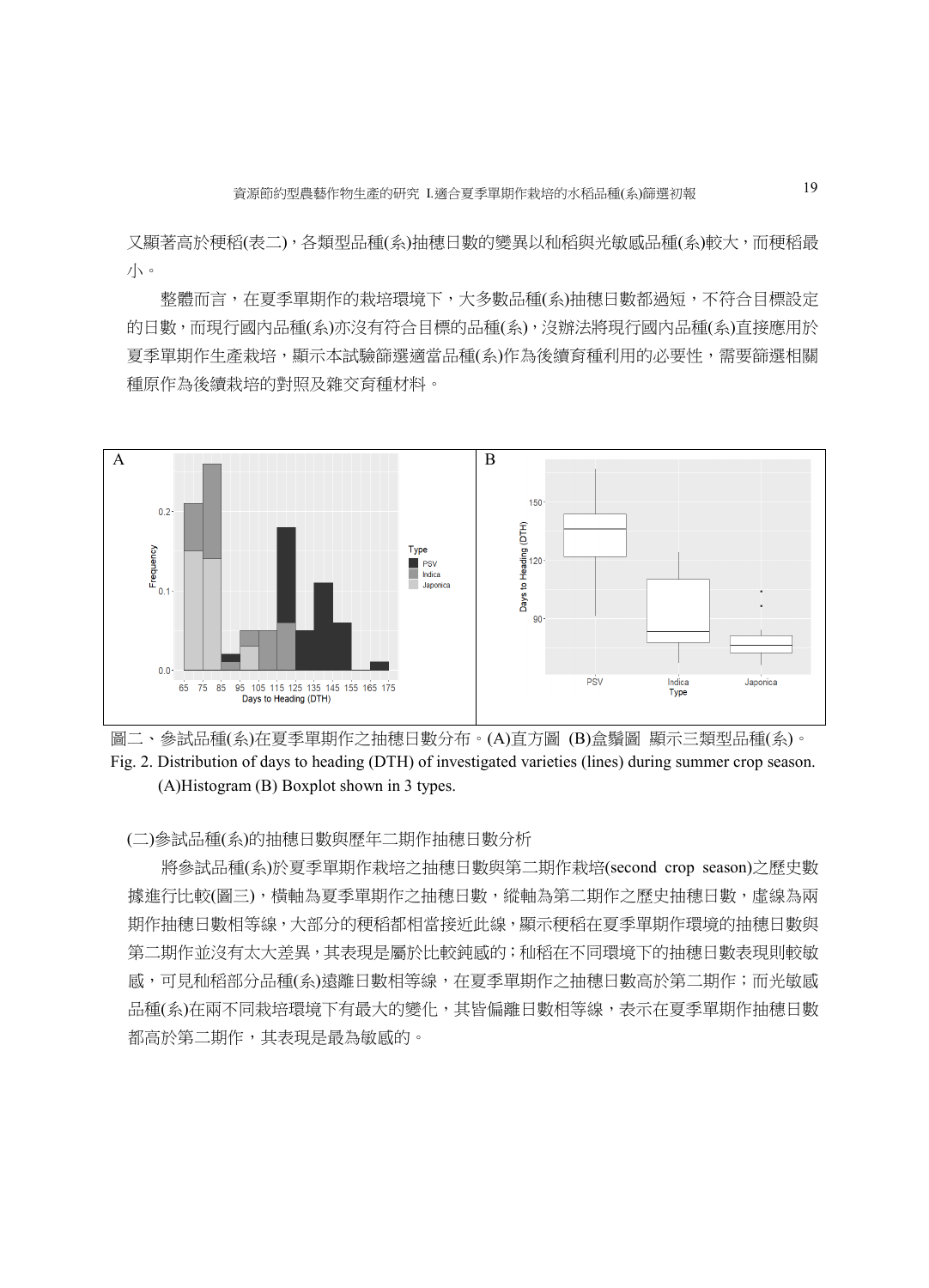

圖三、參試品種(系)在夏季單期作抽穗日數與二期作歷史數據比較。

Fig. 3. Comparison of DTH of investigated varieties (lines) between summer crop season and historical data from the second crop seasons.

#### 表二、參試品種(系)各類型之性狀平均值

Table 2. Average value of traits between different types of investigated varieties (lines)

| Type       | Days to heading<br>(days)         | Plant height<br>$\text{cm}$  | Panicle number<br>(no.) |
|------------|-----------------------------------|------------------------------|-------------------------|
| <b>PSV</b> | $133.21 \pm 14.37$ a <sup>y</sup> | $152.16 \pm 27.52$ a         | $20.38 \pm 5.45$ a      |
| Japonica   | $77.30 \pm 8.91$ c                | $98.81 \pm 20.74$ c          | $19.66 \pm 5.81$ ab     |
| Indica     | $90.89 \pm 18.74$ b               | $114.51 \pm 28.17 \text{ b}$ | $18.79 \pm 5.71$ b      |

<sup>y</sup>Mean followed by same letter indicates no significant difference in comparison in Tukey HSD test at  $p=0.05$ .

#### 二、參試品種(系)的農藝性狀表現

#### (一)參試品種(系)的株高表現

 參試品種(系)在夏季單期作的株高分布如圖四,品種(系)分布有極大的差異,株高最低的品 種(系)僅73.1 cm(編號 17)、最高為 193.8 cm(編號 63),株高亦可大略分為兩群,株高較低的族群 多由稉稻構成,而株高較高的族群多由光敏感品種(系)構成;從盒鬚圖(圖四B)中亦可發現三類型 品種(系)的株高以光敏感品種(系)高於秈稻,而秈稻又高於稉稻,其與變方分析及多重比較結果 相呼應(表二),三類型品種(条)間在株高有顯著差異,其中光敏感品種(系)之株高(平均152.16 cm) 顯著高於秈稻(平均 114.51 cm),而秈稻亦顯著高於稉稻(平均 98.81 cm)。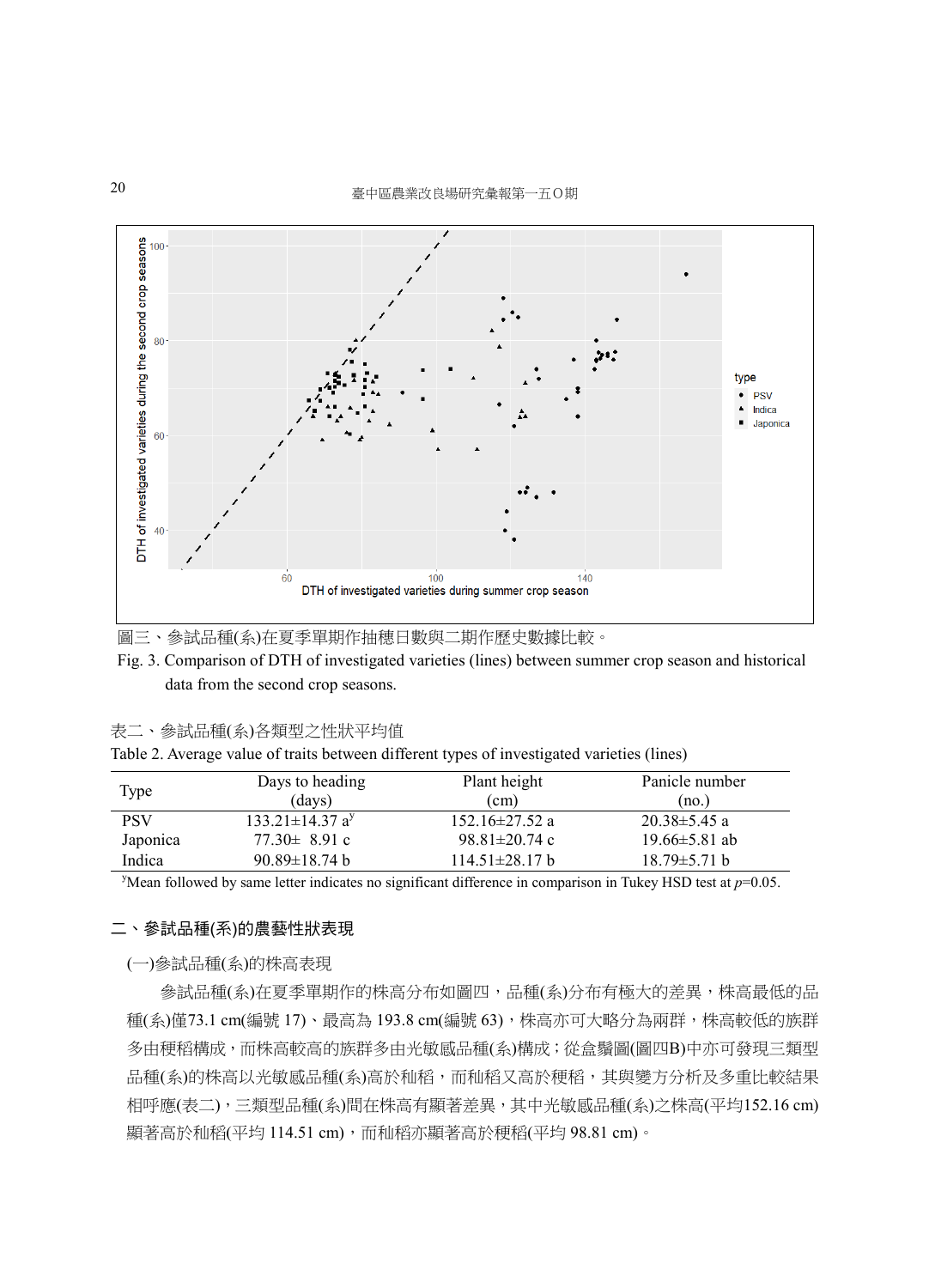



(二)參試品種(系)的穗數表現

 參試品種(系)在夏季單期作的穗數分布如圖五所示,穗數整體大致呈常態分布(圖五A),穗數 多落在 15-25 枝,沒有明顯的分群,盒鬚圖(圖五B)可以看到三類型品種(系)在穗數的表現差異不 大,與變方分析及多重比較結果相呼應(表二),穗數以光敏感品種(系)(平均 20.38)顯著高於秈稻 (平均18.79),而稉稻穗數表現(平均19.66)則介於其間並與兩者皆無顯著差異。穗數表現在不同類 型之間的差異較不明顯,三種類型品種(系)之穗數表現都相當接近,與抽穗日數及株高在不同類 型間有明顯差異的結果不同。



圖五、參試品種(系)在夏季單期作之穗數分布。(A)直方圖 (B)盒鬚圖 顯示三類型品種(系)。 Fig. 5. Distribution of panicle number of investigated varieties (lines) during summer crop season. (A)Histogram (B) Boxplot shown in 3 types.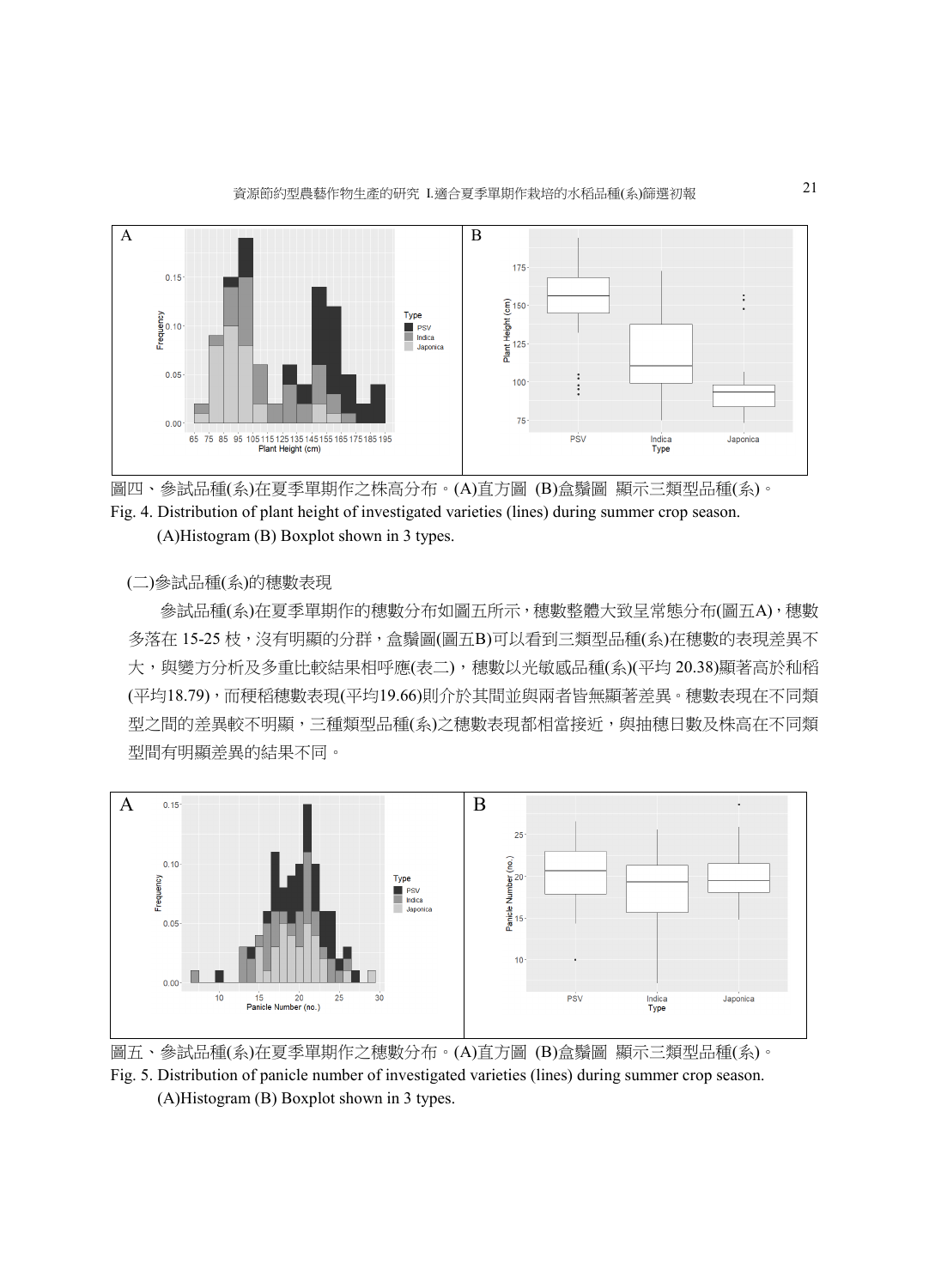#### 三、參試品種(系)的病蟲害發生調查

參試品種(系)在抽穗前及抽穗後的病蟲害狀況調查如表三與表四。莖螟蟲在抽穗前造成的枯心 率在三類型品種(系)間有顯著差異,以光敏感品種(系)(平均 25.83%)受害最嚴重,秈稻(平均 16.60%) 次之, 梗稻(平均 7.23%)最輕微;三種類型品系抽穗後的枯心率調查均未發現莖螟蟲危害;瘤野螟 造成的捲葉率在抽穗前於各類型間均無顯著差異(介於 9-10%),在抽穗後則以秈稻與稉稻受害較嚴 重,且兩者之間無顯著差異(平均分別為18.14%及20.37%),光敏感品種(系)受瘤野螟危害(平均8.33%) 則顯著低於秈稻與稉稻。

葉稻熱病罹病程度在此次調查均相當輕微,各類型品系間亦無顯著差異;穗稻熱病在各類型品 系間則有顯著差異,以稉稻(平均 43.43%)罹病最嚴重,秈稻(平均 16.64%)次之,光敏感品種(系)則 最輕微、未發現有穗稻熱病之發生;白葉枯病在抽穗前於各種類型品系間有顯著差異,以光敏感品 種(系)(平均 23.96%)最嚴重,秈稻(平均 16.11%)次之,稉稻(平均 2.68%)最輕微,抽穗後的白葉枯病 罹病狀況普遍嚴重,各種類型品系間以稉稻(平均37.31%)顯著高於光敏感品種(系)(平均 30.49%), 而秈稻(平均 31.43%)則介於其間,並與兩者均無顯著差異。紋枯病罹病狀況在抽穗前與抽穗後於各 類型品系間均無顯著差異,抽穗前病斑罹病高度大多落在12-14 cm 區間,抽穗後病斑罹病高度多落 在 15-17 cm 區間(表三)。

整體而言,各類型品種(系)在抽穗後之枯心率(莖螟蟲危害)、抽穗前之捲葉率(瘤野螟危害)、葉 稻熱病及紋枯病間並無顯著差異,而抽穗前之枯心率以稉稻最輕微,光敏感品種(系)最嚴重;穗稻 熱病以光敏感品種(系)最輕微(無發現),稉稻最嚴重;抽穗前之白葉枯病罹病程度以稉稻最輕微, 光敏感品種(系)最嚴重;抽穗後之白葉枯病罹病程度以光敏感品種(系)最輕微,稉稻最嚴重。結果 顯示不同類型品種(系)對不同病蟲害之耐受性不同。

表三、參試品種(系)在抽穗前、後之莖螟蟲及瘤野螟危害調查

|            | Stem borer                       |                    | Leaf folder            |                        |  |
|------------|----------------------------------|--------------------|------------------------|------------------------|--|
| Type       | Dead heart $(\% )$               | White head $(\% )$ | Damaged leaves $(\% )$ | Damaged leaves $(\% )$ |  |
|            | (before heading)                 | (after heading)    | (before heading)       | (after heading)        |  |
| <b>PSV</b> | $25.83 \pm 22.12$ a <sup>y</sup> | $0.00 \pm 0.00$ a  | $9.93 \pm 11.01$ a     | $8.33 \pm 8.22$ b      |  |
| Japonica   | $7.23 \pm 6.32$ c                | $0.00 \pm 0.00$ a  | $9.34 \pm 10.51$ a     | $20.37 \pm 15.04$ a    |  |
| Indica     | $16.60\pm13.42$ b                | $0.00 \pm 0.00$ a  | 9.07 $\pm$ 9.74 a      | $18.14 \pm 15.06$ a    |  |

Table. 3. Mean of stem borer and leaf folder damage of investigated varieties (lines) before and after heading

<sup>y</sup>Means followed by same letter indicate no significant difference in comparison in Tukey HSD test at  $p=0.05$ .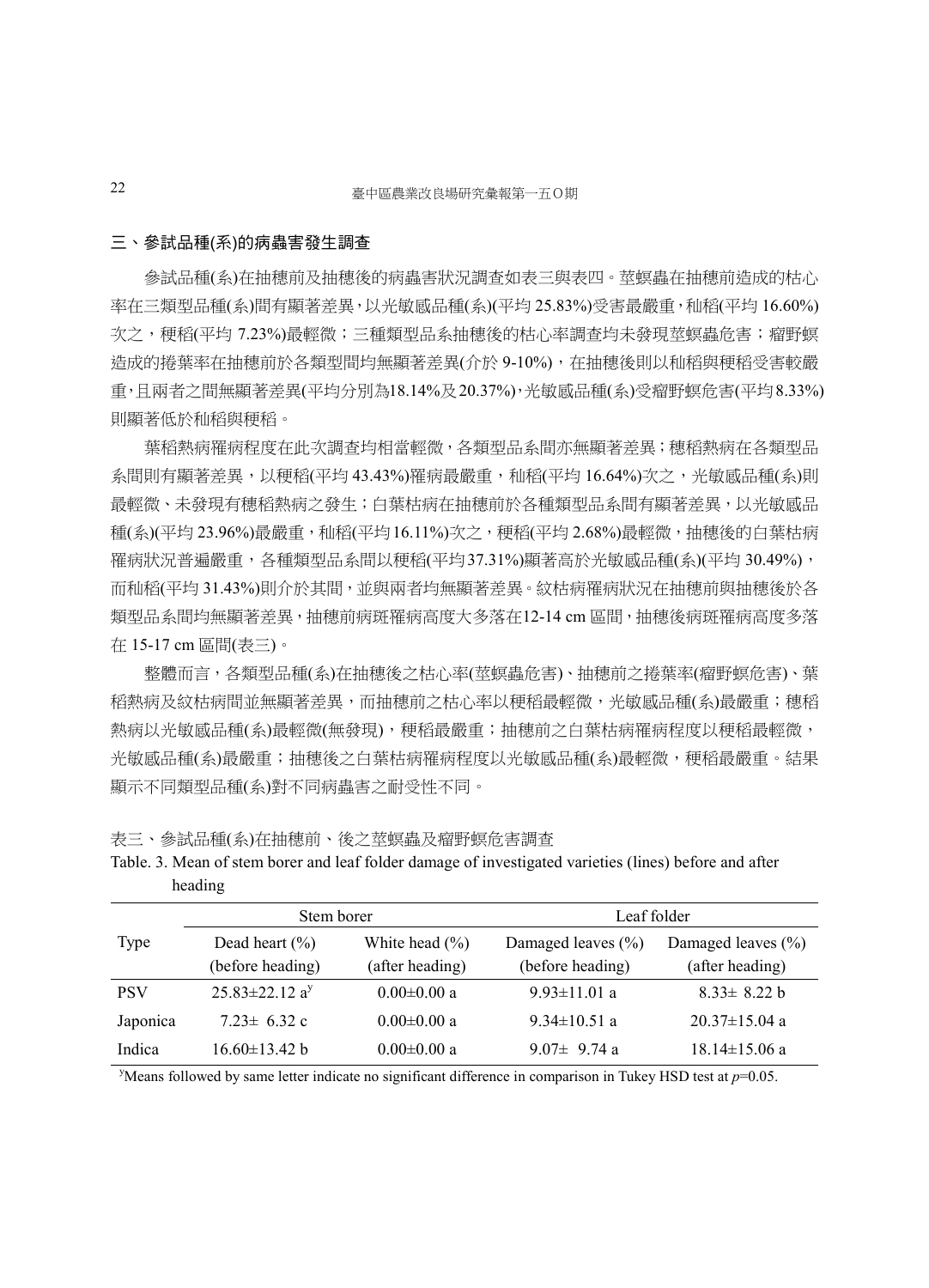#### 表四、參試品種(系)在抽穗前、後之病害罹病狀況調查

|            | Rice leaf                      | Rice panicle        | Bacterial blight  | Bacterial                                                | Sheath blight      | Sheath                            |
|------------|--------------------------------|---------------------|-------------------|----------------------------------------------------------|--------------------|-----------------------------------|
|            | blast (before                  | blast (after        | (before)          | blight (after                                            | (before)           | blight (after                     |
| Type       | heading)                       | heading)            | heading)          | heading)                                                 | heading)           | heading)                          |
|            | $\frac{6}{2}$                  | $(\% )$             | $\frac{6}{2}$     | $\frac{6}{2}$                                            | (%)                | $(\%)$                            |
| <b>PSV</b> | $0.07 \pm 0.59$ a <sup>y</sup> | $0.00 \pm 0.00$ c   | $23.96\pm19.75$ a | $30.49 \pm 13.33 b$                                      | $13.94 \pm 4.67$ a | $15.69 \pm 3.38$ a                |
| Japonica   | $0.09 \pm 0.67$ a              | $43.43 \pm 32.71$ c | $2.68 \pm 5.56$ c | $37.31 \pm 16.16$ a                                      | $12.68 \pm 5.03$ a | $17.35 \pm 6.41$ a                |
| Indica     | $0.14\pm0.83$ a                | $16.64 \pm 22.98 b$ |                   | $16.11 \pm 17.08 \text{ b}$ $31.43 \pm 16.79 \text{ ab}$ |                    | $12.74\pm6.17$ a $15.57\pm4.43$ a |

Table. 4. Mean of major diseases infestation of investigated varieties (lines) before and after heading

<sup>y</sup> Means followed by same letter indicate no significant difference in comparison in Tukey HSD test at  $p=0.05$ .

#### 四、參試品種(系)的目測評估

生育日數的目測評估部分,生育日數最佳達"可"的品種(系)共 15 個(圖六 A), 其中包含 4 個秈 稻與 11 個光敏感品種(系),而不同類型品種(系)之生育日數評估亦有顯著差異(表五),以光敏感品 種(系)最符合生育日數之育種目標,秈稻次之,而稉稻較不符合目標,此結果亦與抽穗日數表現相 呼應,稉稻因抽穗日數最短,無法達到夏季單期作所需較長的生育日數。株型達"佳"的品種(系)共 21個(圖六 B), 其中包含 20個稉稻與 1 個秈稻,但並未包含光敏感品種(系), 而不同類型品種(系) 之株型評估亦有顯著差異,以稉稻最佳,秈稻次之,而光敏感品種(系)最差(表五)。產量部分,不 同類型品種(系)在產量的目測評估差異相對較小(表五、圖六C),以稉稻最佳,和稻最差,而光敏感 品種(系)介於其間;倒伏性部分,不同類型品種(系)倒伏性之目測評估有顯著差異(表五、圖六 D), 以稉稻最佳,和稻次之,而光敏感品種(系)最差,其結果也與株型相呼應;整體評估部分,整體評 估達"可"的品種(系)僅伊娜谷香糯米(編號 47)及馬來西亞品種(編號 49)皆屬光敏感品種(系)(圖六 E), 若以介於可與平之間的品種(系)也列入考量,則有阿里山香糯、IR 42、Swa-sub-1、Super Basmati、 LLADD 及 Cuyamel-3820(編號 46、48、77、79、85、86)等 6 個品種列入,共計 8 個品種為整體目 測評估較有潛力的材料,而不同類型品種(系)之整體評估亦有顯著差異,目測整體評估以生育日數 所占較大的衡量比重,故光敏感品種(系)在整體評估顯著優於稉稻與秈稻,而稉稻與秈稻兩者則無 顯著差異。

| Type       | Growth<br>Duration<br>(scores) | Plant Type<br>(scores) | Yield<br>(scores)  | Lodging<br>Resistance<br>(scores) | Total<br>Evaluation<br>(scores) |
|------------|--------------------------------|------------------------|--------------------|-----------------------------------|---------------------------------|
| <b>PSV</b> | 5.03 $\pm$ 1.70 a <sup>y</sup> | $6.33 \pm 1.17$ c      | 5.11 $\pm$ 1.06 ab | $6.03 \pm 1.12$ c                 | $5.72 \pm 1.16$ a               |
| Japonica   | $6.82\pm0.55$ c                | $2.00 \pm 1.85$ a      | $4.64 \pm 1.03$ a  | $3.54 \pm 1.26$ a                 | $6.86\pm0.45$ b                 |
| Indica     | $5.83 \pm 1.54$ b              | $4.47\pm1.96$ b        | $5.28 \pm 0.85$ b  | $4.81 \pm 1.47$ b                 | $6.42 \pm 0.87$ b               |

表五、參試品種(系)的目測評估

Table. 5. The visual evaluation of investigated varieties (lines)

<sup>y</sup>Means followed by same letter indicate no significant difference in comparison in Tukey HSD test at  $p=0.05$ .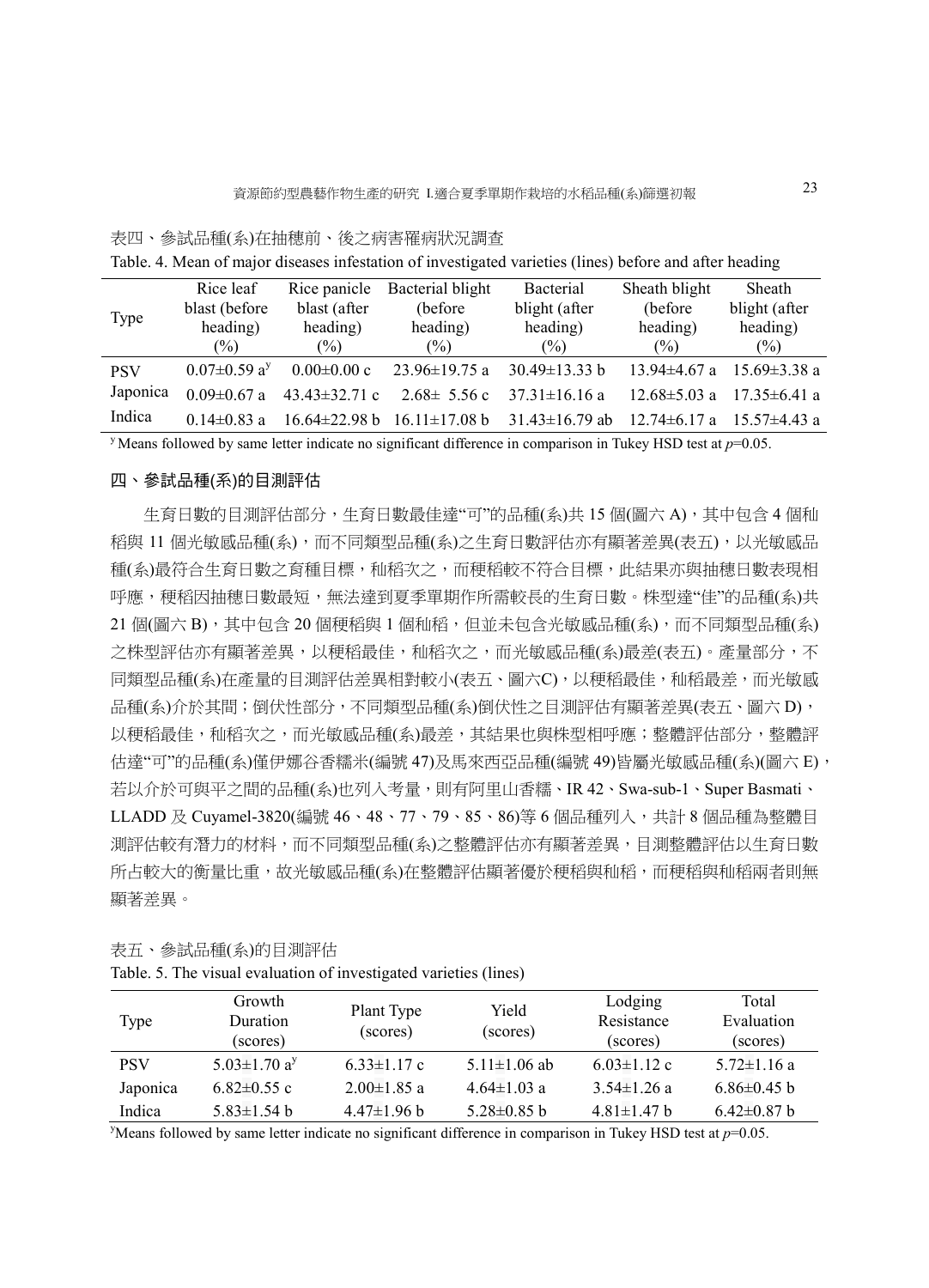

圖六、夏季單期作參試品種(系)在目測評估之直方圖。(A)生育日數、(B)株型、(C)產量、(D)倒伏 性及(E)整體評估 顯示三類型品種(系)。

Fig. 6. Histogram of visual evaluation of investigated varieties (lines) during summer crop season. (A)Growth duration, (B)plant type, (C)yield, (D)lodging resistance, and (E)total evaluation shown in 3 types.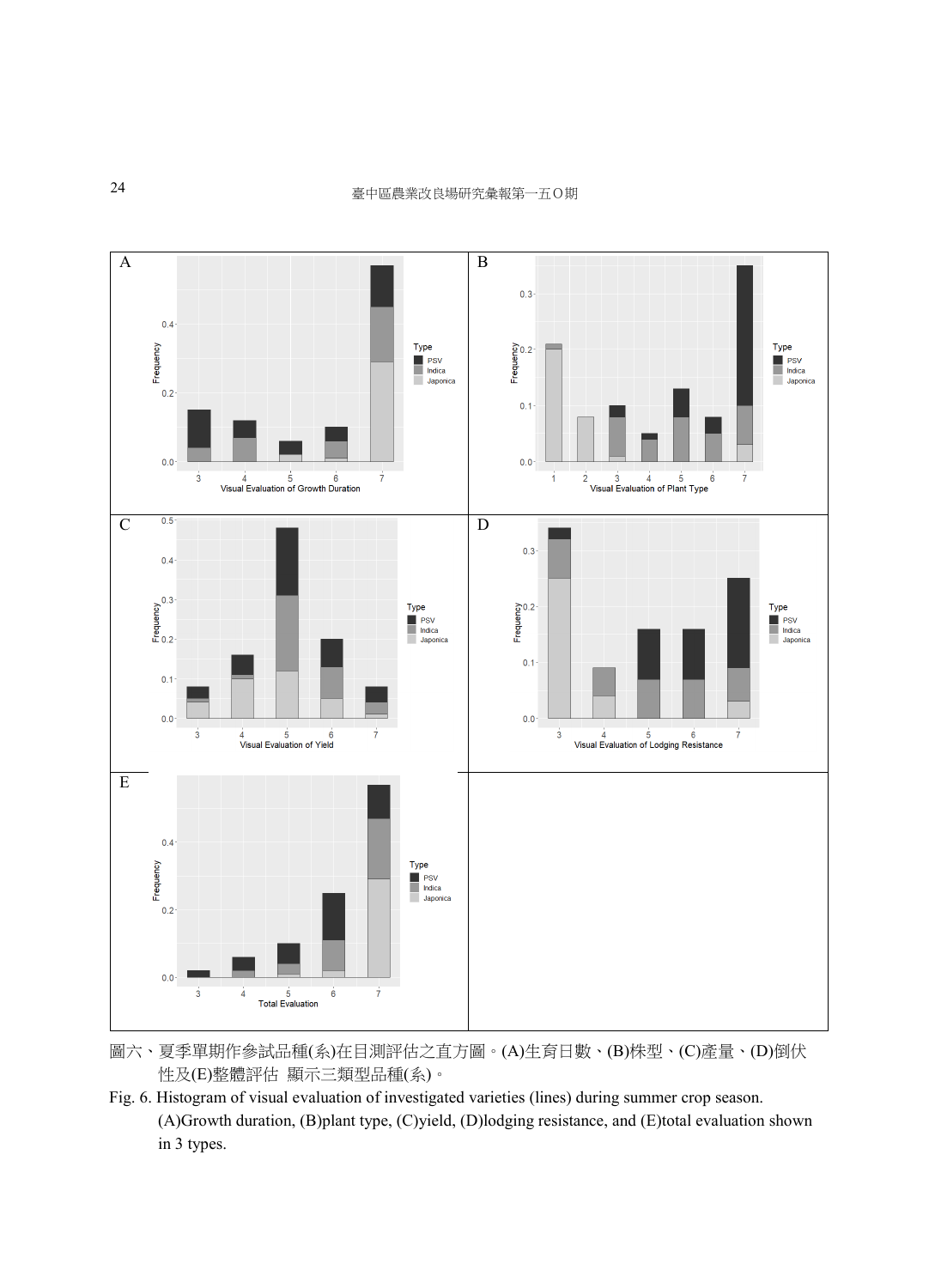# 結 論

 本試驗目的在篩選適合5-6月間插秧且預期在 10 月收穫的品種(系),由於期望生育日數高達 130 天以上,因此在試驗之前就已針對本場庫存 500 餘個種原之歷年生育日數調查資料進行汰選,選擇 生育日數較長的品種(系)作為試驗材料,溫帶地區的品種(系)在臺灣種植由於日長敏感性因素而提 早抽穗<sup>(21)</sup>,因此僅美國的 M401 與日本的 Hoshyutaka、Vietnam 237、Mochidauara 等 4 個品種(系) 入選為試驗材料。規劃此種夏季單期作的水稻生產需考量日長因素,因此也將第二期作才會抽穗的 光敏感種原納入試驗材料。另外,為了避免臺灣品種的遺珠之憾,參考 2014 年各品種栽培面積, 將較受農民歡迎而栽培的20個品種納入試驗材料,所以試驗材料結構包含有 28 個種稻、36 個和稻 及36個光敏感品種(系),總計100個國內外種原(表一)進行以抽穗期為主的初步篩選。

 水稻為短日照植物,對日長的變化反應可區分為光敏感型(photoperiod-sensitive)與光不敏感型 (photoperiod-nonsensitive)兩類,光敏感型品種在日長超過或不足臨界光週期時抽穗期會大幅縮短或 延後,甚至不抽穗<sup>(33)</sup>,因此在本試驗規劃夏季單期作栽培的長日環境,多數品種(系)的抽穗日數都 短於目標設定的115-125日,尤其現行國內品種(系)抽穗日數都低於 85 天,無法作為本試驗規劃之 栽培模式材料,也印證了臺灣為配合一年兩期作的栽培模式,長期以來在育種上汰除了對光週期較 敏感的植株,育成的品種(系)都具有對光期較不敏感的基因型<sup>(9)</sup>。若將本試驗的抽穗日數與歷年調 查的抽穗日數作圖比對(圖三),發現稉稻在夏季單期作的抽穗日數與歷年第二期作的抽穗日數沒有 太大差異,都在抽穗日數相等的虛線附近;秈稻的抽穗日數則有較大變異,部分品種(系)遠離抽穗 日數相等的虛線,出現夏季單期作之抽穗日數高於歷年第二期作抽穗日數的情形;而光敏感品種(系) 在兩個不同栽培環境下的抽穗日數有最大的變化,所有品種(系)都偏離虛線,且在夏季單期作的抽 穗日數都遠高於二期作。若以抽穗日數落在115-125天作為夏季單期作品種(系)的篩選條件,則有三 杯(San-Pei)等 19 個品種(系)符合目標,但仍可再與其他性狀做後續評估。

原本試驗設計以不影響遮光的露天與不搭防鳥網進行,並規劃農藝性狀與產量的調查,但早抽 穗種原在 8 月抽穗後就引來麻雀等鳥類啄食,為讓試驗得以進行,不得以搭上防鳥網以保住晚抽穗 種原,但產量構成要素調查因受鳥害導致穗部性狀不完全而無法進行調查分析,最終僅進行株高與 穗數兩個性狀的分析。由於試驗之前的材料篩檢僅針對抽穗日數進行,所以品種間株高與穗數的差 異極大,株高最低的品種(系)僅 73.1 cm (編號 17),最高為 193.8 cm (編號 63),兩者相差 120.7 cm, 在生育後期植株高、葉片長但莖桿較軟的部分秈稻品種(系)常會遮住、甚至倒伏壓住其旁矮小品種 (系),也是造成後來放棄進行其他農藝性狀與產量調查的原因之一。穗數最低的品種(系)僅 7.2 枝(編 號 84), 最高為 28.6 枝(編號 32), 差異達 21.4 枝,試驗的行株距為 30×20 cm, 稉稻的莖桿直徑在 這種行株距綽綽有餘,但部分秈稻品種(系)的莖桿目測直徑則高達 1 cm 以上,20 cm 的株距在田間 已是沒有株距的間隔,未來選育品種若具此類型的特徵,也要注意栽培行株距的配合。

規畫中夏季單期作的栽培時期,恰巧為第一期作穀粒充實期後至第二期作抽穗期與穀粒充實期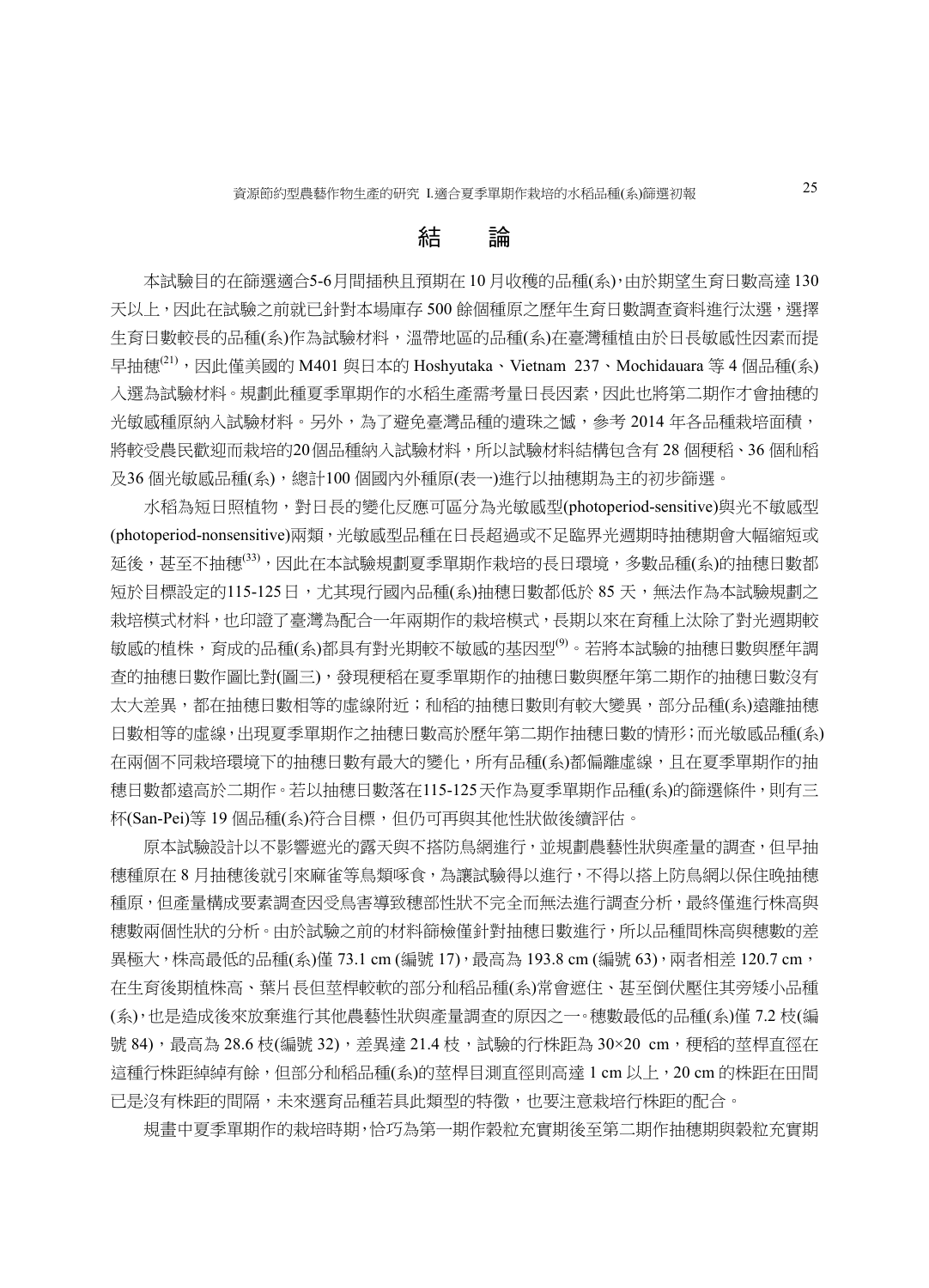間,預期病蟲危害可能以蟲害較病害嚴重,此因蟲害密度在第一期作栽培下已有增長,第一期作結 束後之蟲害將移至夏季單期作田間,病害則視第一期作病害發生的微氣候而定。誠如預期,至 7 月間螟蟲的危害已十分嚴重,為避免試驗毫無結果,在 8 月初施用蟲害防治藥劑。而三種類型品種 (系)的生長特性也與病蟲害的嚴重程度有關, 梗稻的穗稻熱病罹病程度較為嚴重, 蓋因稉稻大都為 半矮性的改良品種,在試驗品系株高都偏高的狀況下易處在相對濕度較高的微氣候中,使其較易罹 病;螟蟲的危害似與莖桿的粗細有關<sup>(10)</sup>,本試驗雖無調查莖桿的粗細,但目測觀察光敏感品種(系) 的莖桿普遍較粗,而大多改良品種的稉稻莖桿較細,推斷結果與抽穗前的螟蟲調查吻合(表三)。

本試驗為篩選適合夏季單期作生產的水稻品種(系),除了前述的抽穗日數為主要標的外,其餘 的農藝特性也應該列入考量,因此本試驗透過育種人員針對生育日數、株型、產量、倒伏性及整體 評估等五項特性進行初步目測評估,並以評估等級 1、3、5 及 7,分別代表佳、可、平及劣等四等 級,為避免育種人員的主觀意見過度影響評估,本試驗以 3 位育種人員在成熟期間以共識決方式進 行每一小區調查評估。結果顯示:整體評估達"可"(級別 3)的品種(系)僅伊娜谷香糯米(Enaku aromatic glutinous rice)與馬來西亞品種(Malaysia variety)2 個光敏感品種(系)(圖六 E),若以介於可與平中間 的品種(系)也列入考量,則有阿里山香糯(Alishan aromatic glutinous rice)、IR 42、Swa-sub-1、Super Basmati、LLADD及 Cuyamel-3820 等 6 個品種列入。試驗的原始規劃若選出的品種(系)為臺灣的改 良品種可直接推廣,然而試驗結果顯示國內改良品種在生育日數已不合乎篩選目標,此應為臺灣品 種(系)大都具有延長營養生長期的 ehd1 基因有關(16,19)。選出的 8 個品種之中僅伊娜谷香糯米與阿里 山香糯為臺灣的品種,然而因其糯性、穀粒有芒及莖桿成熟容易乾枯倒伏等特性,也成為無法直接 推廣的因素,其餘 6 個品種皆為國外品種,都可以作為往後育種材料。

 臺灣的用水配比以農業用水約70%佔大宗,工業用水20%,民生用水10%,而水稻田用水佔農 業用水的三分之二<sup>(5)</sup>,若由作物經濟產量除以作物生產此產量所需的用水量,所獲得的水分利用效 率(water-use efficiency, WUE)之數值作比較, 水稻的 WUE 在 0.5-1.6 g/kg 之間,範圍極廣, 若改 以進水量為基準,則為 0.3-0.7 g/kg,但均較小麥的 0.8-1.6 g/kg 與玉米的 1.6-3.9 g/kg 為低<sup>(5)</sup>,這也 是本試驗規劃夏季單期作節省水資源的重要因素。然而除了水資源的考量外,在一年兩個期作改變 為夏季單期作下也有減緩國內稻米生產過剩的壓力。另外,由於夏季單期作的雨水豐沛與光照充足, 氮肥的施用應可以減少,由本試驗僅施用 86 kg-N/ha 的水稻生育狀況不亞於兩個期作施用高氮肥的 生育情形即可證明。在此狀況下,農民的生產成本可望降低,即使單期作的產量不如兩個期作加總 的產量,若有後期雜糧生產的誘因,應有推廣的效益。再者,國際市場以中直鏈澱粉含量的秈稻品 種為大宗<sup>(13)</sup>,但在臺灣一年兩期作的栽培模式下所產生的育種與栽培制度無法生產出中直鏈澱粉 含量的稻米,此乃因米粒的直鏈澱粉含量與穀粒充實期的溫度呈現反比<sup>(32)</sup>,在兩個期作都進行育 種選拔且穀粒充實期的溫度差異下,已無法選育出中直鏈澱粉含量的品種,更遑論生產出國際市場 需求的中直鏈澱粉含量稻米,但在夏季單期作環境下進行育種與生產,生產出中直鏈澱粉含量稻米 已非障礙。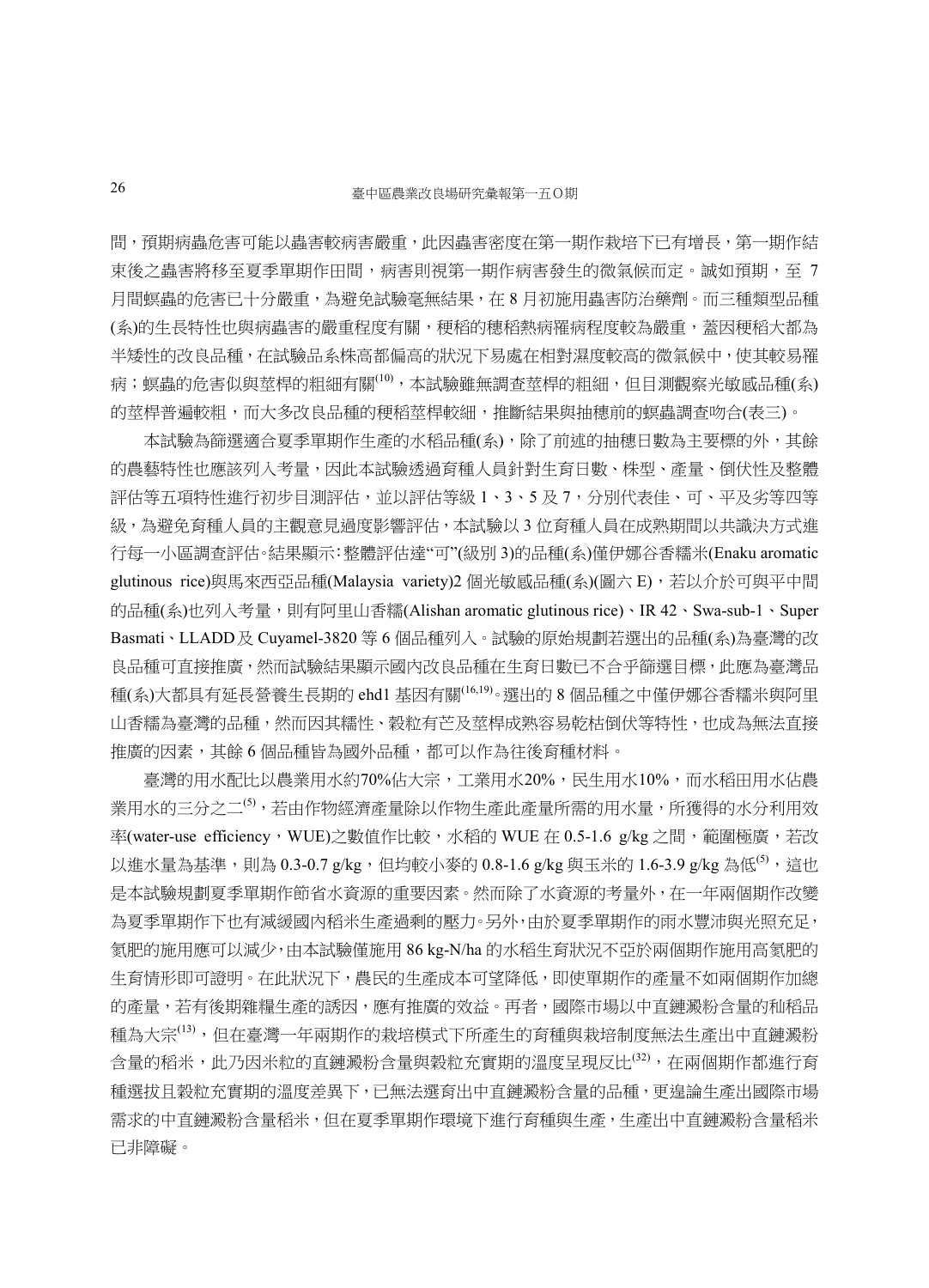本試驗篩選出 8 個適合夏季單期作栽培的品種,然該等品種距離農民可以接受的推廣程度仍有 距離,因此未來發展夏季單期作的工作應包含下列各項:1.以適合品種(系)進行夏季單期作的品種 研發:考量夏季單期作的高溫、高光照及多病蟲害的特性,該等品種應綜合具有秈稻耐高溫與耐不 良環境的特性,和稉稻成熟期強桿、細桿的特性及光敏感品種(系)在特定光週期下抽穗的特性,此 定要透過各類型稻雜交育種方可達成。2.進行適合夏季單期作品種的產量試驗以篩選出適合夏季單 期作栽培的品種(系):試驗結果顯示國內品種(系)目前並無適合夏季單期作生產的品種(系),國外品 種(系)雖有6品種符合初步篩選,然而直接推廣似有市場競爭與植物品種權之爭議,所以選出1-2 個 適應性佳與產量高的品種(系)作為往後育種品系的對照品種(系)是個持續育種策略的可行方針。3. 挑選出穗數差異的品種(系)進行株距試驗:本試驗以株距 20 cm 情形下,有些品種已無株間生長空 間,未來若選育出適合夏季單期作的品種,在生產與推廣考量下,應先進行不同樣態的行株距試驗 尋求最佳生產模式作為往後新品種推廣依據。

# 致 謝

 本試驗部分種原材料由農試所種原庫、作物組卓瑋玄博士與李長沛博士、嘉義分所吳永培博士 與陳隆澤先生提供,誠摯表達謝意。

#### 參考文獻

- 1.丁文彥、黃秋蘭、江瑞拱 2004 不同栽培密度及移植苗數對水稻臺東30號生育及產量之影響 臺東區農業改良場研究彙報 15: 1-8。
- 2.呂坤泉、許志聖、楊嘉凌 2009 仁愛松林部落「伊娜谷香糯米」的純化與品種(系)改進 臺中 區農業改良場研究彙報 105: 1-12。
- 3.胡兆華 1993 稻米細胞遺傳與育種 浙江科學技術出版社 中國浙江。
- 4.金城 1995 水稻需水量五年試驗報告 水利通訊 3: 71-81。
- 5.姚銘輝、漆匡時 2003 水稻田水資源及水分利用效率之探討 農業氣象災害調查與防護技術 pp. 167-180 農業試驗所 臺灣霧峰。
- 6.姚銘輝、鍾昀軒、徐永衡 2015 利用未來統計降尺度氣候資料評估臺灣水稻生產潛勢 作物、 環境與生物資訊 12(3): 142-154
- 7.馬家齊、魏郁婷、吳瑞賢 2016 因應氣候變遷調整稻作停灌決策時間對水庫用水管理的影響 農業工程學報 62: 27-39。
- 8.國家災害防救科技中心/中央研究院環境變遷研究中心 2018 臺灣氣候的過去與未來。
- 9.張瑪利、羅正宗、劉景平 2006 日長對水稻栽培品種抽穗及農藝性狀之影響 作物、環境與 生物資訊 3: 147-158。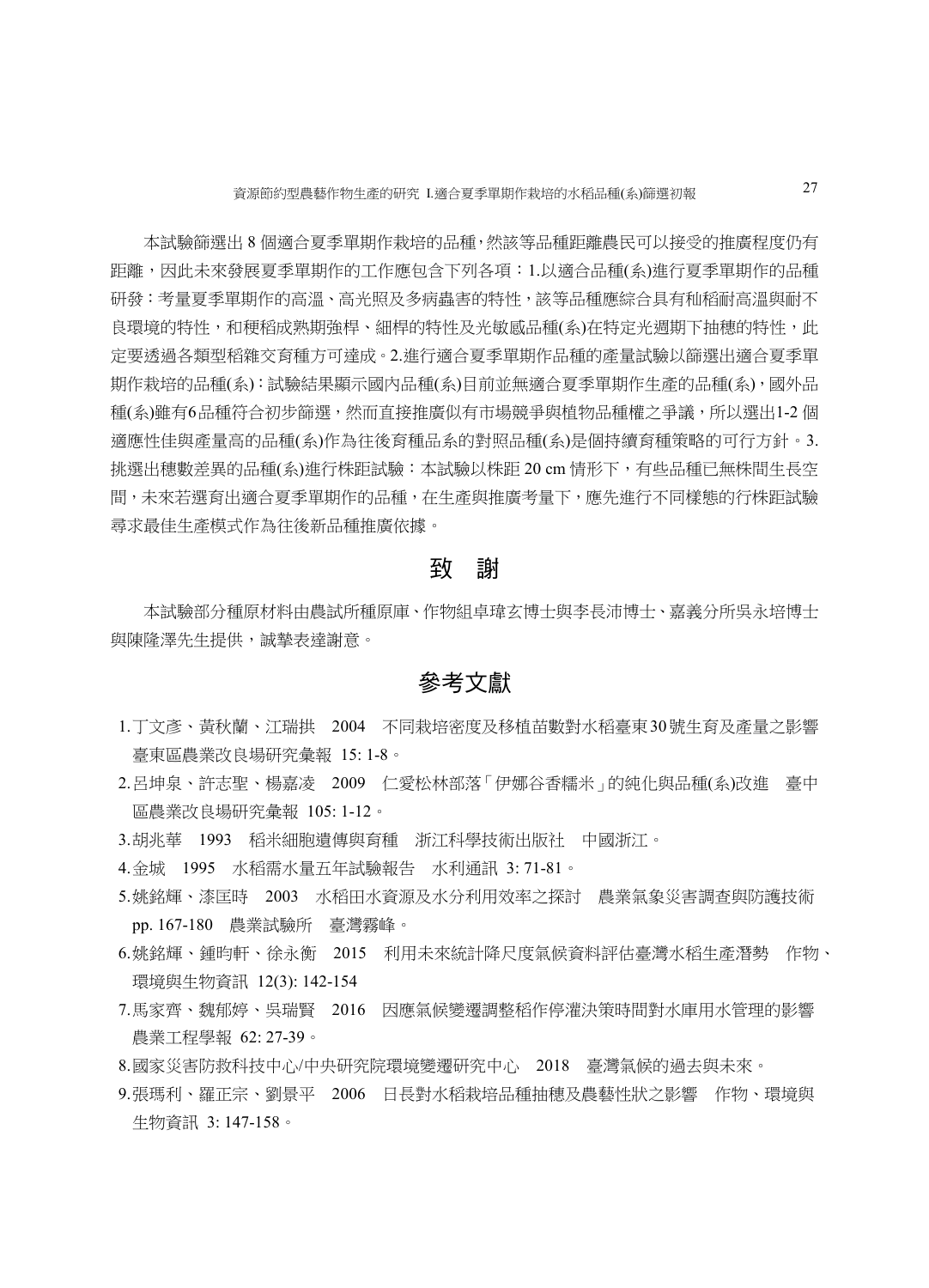- 10.陳啟吉、劉達修 1994 水稻莖桿特性與其對螟蟲之感受性關係研究 臺中區農業改良場研究 彙報 43: 1-6。
- 11.黃添財 1999 臺灣稻米生產概況及政策之演變 臺灣稻作發展史 p.19-42 臺灣省政府農林 廳。
- 12.楊志維、簡禎佑、林佩瑩、林孟輝 2011 播種量及栽植株距對水稻桃園 3 號農藝性狀與產量 之影響 桃園區農業改良場研究彙報 70: 1-12。
- 13.楊嘉凌、鄭佳綺、許志聖 2012 世界稻米產銷概況 台中區農業專訊 76: 4-8。
- 14.臺灣省稻作改進會 1964 臺灣省農業試驗所保存稻種誌 臺灣。
- 15.賴明信、楊純明、郭益全 1995 水稻與陸稻在水田栽培下期作間生長及產量之差異 中華農 業研究 44(4): 379-390。
- 16.簡祥庭、陳榮坤、侯藹玲、陳正昇、林彥蓉 2011 *Hd1*、*Hd6* 與 *Ehd1* 對水稻抽穗期之影響 作 物、環境與生物資訊 8: 45-57。
- 17.謝兆樞、劉建甫 2017 蓬萊米的故事 磯永吉學會 臺灣台北。
- 18.謝兆樞 2020 早冬、晚冬 米人米事物語 p. 360-368 磯永吉學會 臺灣台北。
- 19.顏維萱 2015 水稻抽穗期基因在臺灣自然日照環境下之效應 碩士論文 國立臺灣大學 台 北市。
- 20.蕭巧玲、楊純明、李裕娟 2009 水稻栽植密度對生長行為與穀粒產量之影響 作物、環境與 生物資訊 6: 101-112。
- 21.羅正宗、陳榮坤 2016 「偷天換日」-水稻育種新技術 台南區農業專訊 95: 1-5。
- 22.Atlin, G. N., J. E. Cairns and B. Das. 2017. Rapid breeding and varietal replacement are critical to adaptation of cropping systems in the developing world to climate change. Global Food Security 12: 31-37.
- 23.Guera, L. C., S. I. Bhuiyan, T. P. Tuong and R. Barker. 1998. Producing more with less water from irrigated systems. International Rice Research Institute Discussion Paper Series No. 29.
- 24.Hammer, G. L., G. McLean, E. Oosterom, S. Chapman, B. Zheng, A. Wu, A. Doherty and D. Jordan. 2020. Designing crops for adaptation to the drought and high-temperature risks anticipated in future climates. Crop Science 60: 605-621.
- 25.Han, Z., W. Hu, C. Tan and Y. Xing. 2017. QTLs for heading date and plant height under multiple environments in rice. Genetica, 145(1): 67-77.
- 26.Hori, K., K. Matsubara and M. Yano. 2016. Genetic control of flowering time in rice: integration of Mendelian genetics and genomics. Theoretical and Applied Genetics 129(12): 2241-2252.
- 27.Nonoue, Y., K. Hori, N. Ono, T. Shibaya, E. Ogiso-Tanaka, R. Mizobuchi, S. Fukuoka and M. Yano. 2019. Detection of heading date QTLs in advanced-backcross populations of an elite indica rice cultivar, IR64. Breeding Science 69(2): 352-358.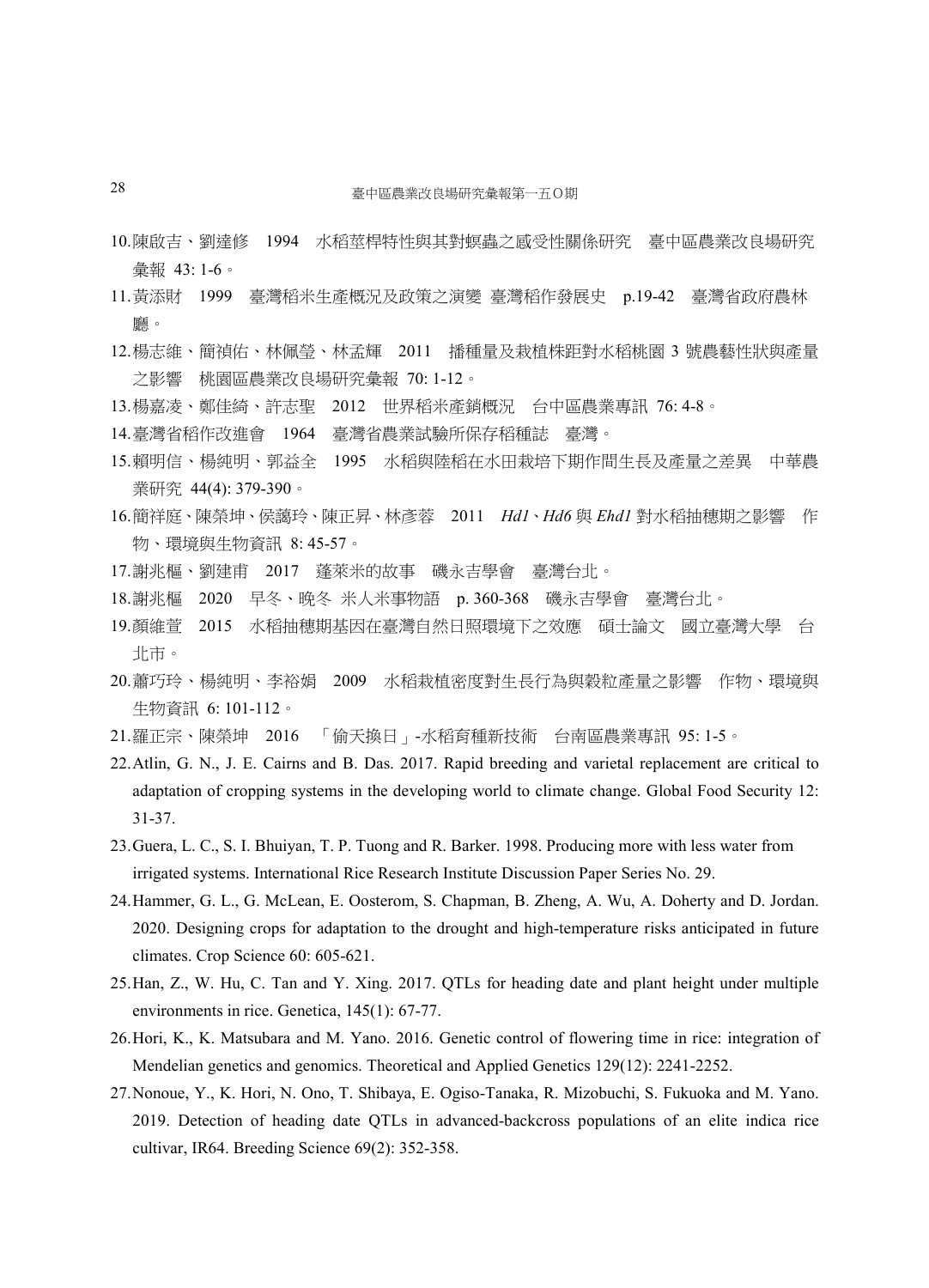- 28.Peng, S., J. Huang, J. E. Sheehy, R. C. Laza, R. M. Visperas, X. Zhong, G. S. Centeno, G. S. Khush and K. G. Cassman. 2004. Rice yields decline with higher night temperature from global warming. Proceedings of the National Academy of Sciences 101.27: 9971-9975.
- 29.Raza, A., A. Razzaq, S. S. Mehmood, X. Zou, X. Zhang, Y. Lv and J. Xu. 2019. Impact of climate change on crops adaptation and strategies to tackle its outcome: A review. Plants, 8(2), 34.
- 30.Sasaki, T. and M. Ashikari(Eds.). 2018. Rice Genomics, Genetics and Breeding. Springer.
- 31.Sarvestani, Z. T., H. Pirdashti, S.M. Sanavy and H. Balouchi. 2008. Study of water stress effects in different growth stages on yield and yield components of different rice (Oryza sativa L.) cultivars. Pakistan Journal of Biological Sciences 11.10: 1303-1309.
- 32.Tashira, T., and F. Wardlaw. 1991.The effect of high temperature on the accumulation of dry matter, carbon and nitrogen in the kernel of rice. Functional Plant Biology 18.3: 259-265.
- 33.Vergara, B. S. and T. T. Chang. 1985 The Flowering Response of the Rice Plant to Photoperiod. 4th edition. International Rice Research Institute Press. Manila, Philippines.